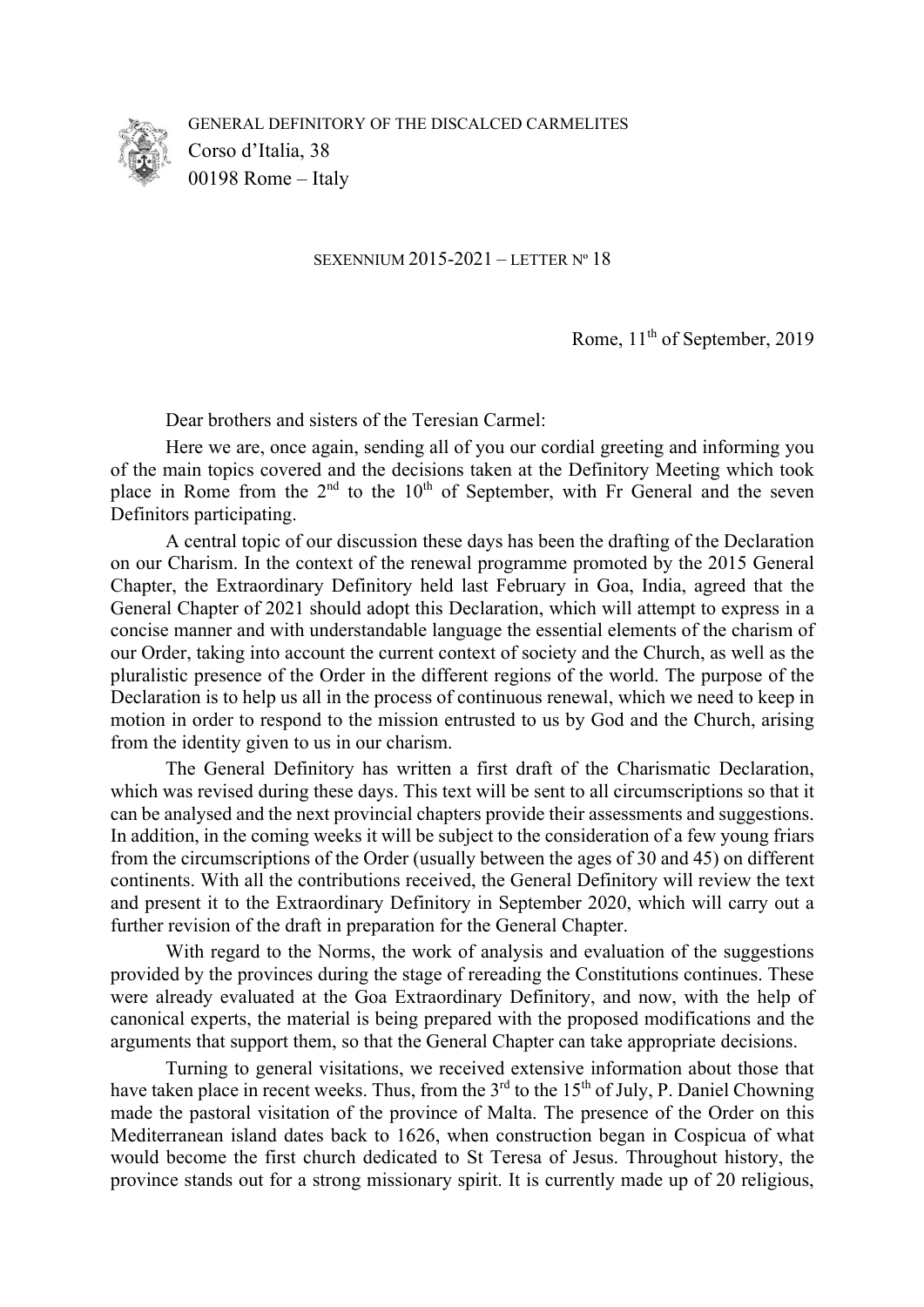with an average age of 60 years, and has 4 houses on the island of Malta: the novitiate house, a parish, a spirituality centre and a sanctuary in honour of Saint Therese of the Child Jesus. The province also serves a parish in Scarborough, Ontario, Canada, where there is currently only one religious, a situation that cannot continue.

In the communities, there is deep concern for the pastoral care of the faithful. Effort is made to take care of the life of prayer and fraternity, two areas in which it is necessary to continue improving. Despite the vocational decline in the Western world, there are certain signs of hope with the presence of some aspirants, something which requires good discernment and accompaniment. Fr Daniel encouraged the friars to make Carmelite spirituality more and better known. He also recalled the desirability of good ongoing formation, as well as organizing retreats and days of recollection for the friars of the province. Due to the small number of friars, advancing age, and the scarcity of vocations, the province has applied to become a semi-province, a petition that has been accepted by the Definitory and which will be effective from the next provincial Chapter of the circumscription.

For his part, from the  $1<sup>st</sup>$  to the  $18<sup>th</sup>$  of August, Father Daniel Ehigie carried out a pastoral visitation of the Provincial Delegation of Malawi, which is part of the Province of Navarre. The Delegation currently has 12 friars from Malawi, 2 from Navarre, 2 from the General Delegation of the Congo, and 2 friars who are studying in Rome and Avila, as well as a bishop. The average age is 43 years. On the other hand, 25 young people are in initial formation. In Malawi there is a total of 5 communities. The house for philosophy students is in Balaka and the novitiate in Kapiri. The communities serve two parishes, a school, a spirituality centre and a house of prayer. The friars are appreciated by the local Church. In recent times, collaboration with other circumscriptions has grown, especially in the field of formation, with initiatives such as the inter-provincial novitiate or sending students to other countries. The high number of those abandoning their vocation in an invitation to strengthen formation communities and to devote more energy to discernment and to accompany candidates. Attention must also be paid to the economic situation in order to move towards self-financing.

Fr Mariano Agruda III took part in the annual meeting of the Conference of Major Superiors of East Asia and Oceania from the  $2<sup>nd</sup>$  to the  $5<sup>th</sup>$  of July in Bangkok. At the same time, the three-yearly meeting of professed students from East Asia and Oceania took place. A total of 35 delegates from 10 different nationalities took part in this meeting.

Subsequently, P. Mariano visited the province of Korea from the 20<sup>th</sup> of July to the  $3<sup>rd</sup>$  of August. Christianity in Korea began in the 17th century thanks to the work of the laity; it has always had a remarkable social involvement and also has a strong martyrdom tradition. Catholics now make up 11% of the population.

The Order's presence in Korea began in 1974 through the collaboration of the provinces of Avignon-Aquitaine and Venice. The Province of Korea was established in 2009. It currently consists of 48 solemnly professed friars, 2 simply professed, 4 novices and 1 postulant, with an average age of 52 years. Twenty percent of the friars are nonclerical brothers. The province has 6 houses in Korea, 1 in the United States, 1 in mainland China and 1 inter-provincial house in Taiwan. There are currently 3 candidates from China in initial formation: 1 simply professed, 1 novice, and 1 postulant. There are 8 convents of Discalced Carmelite nuns in Korea. Membership in the Secular Carmel is quite numerous and consistent, with some 3,600 members. The characteristic areas in which the friars dedicate their work are the Secular Order communities, the desert house in Seongju, the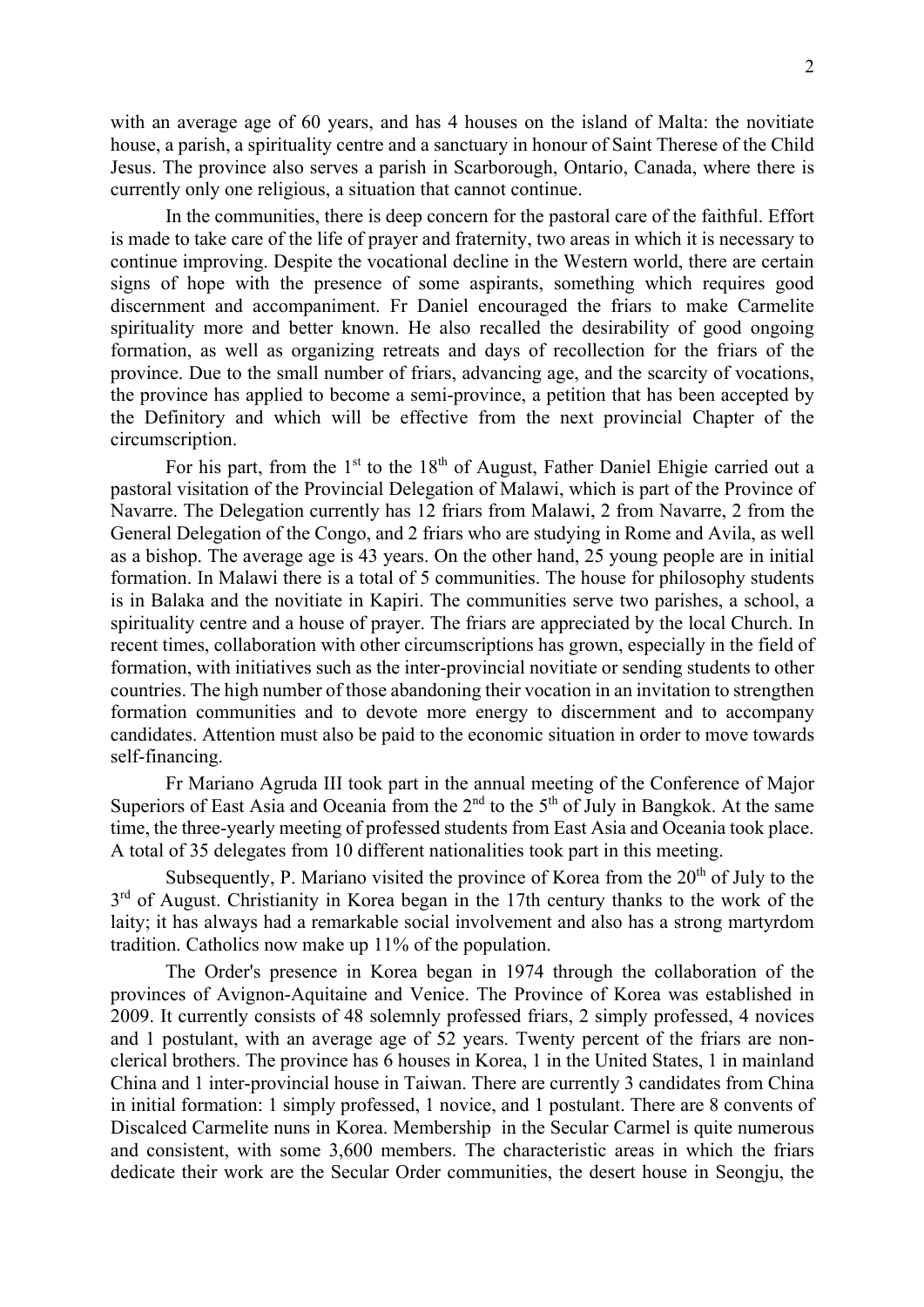Carmelite Centre in Seoul, publications and pastoral work in spirituality. A group of friars is working on the interesting "China Mission" project, which we want to continue for the good of the Order.

Among the friars of Korea, the contemplative dimension of Carmelite life is particularly valued. The general Visitator pointed out ways to continue improvement in the community life with a fraternal spirit in the exercise of authority and relationships between friars. It is necessary to grow in a sense of belonging to the province and in the programming and realization of common projects. Especially important is the need to devote resources to training formators. Relations with the neighbouring circumscriptions of East Asia and Oceania should also be intensified.

Fr Johannes Gorantla presented the report on his visit to the Karnataka-Goa province which he carried out between the months of April and August, at different stages, because of the dimensions of the province and its extensive geographical presence. The province has 202 solemnly professed friars, 69 simply professed and 9 novices. The average age of those solemnly professed is around 45 years. The province has 26 houses in India, 8 in the Vicariate of Tanzania, 2 in South Africa, 8 in Canada and 3 in Italy. The communities serve 9 spirituality centres, 10 schools and 35 parishes. There are 9 monasteries of Discalced Carmelites nuns under the jurisdiction of the province in India and 1 in Tanzania. There are 22 secular Order communities with 442 members.

The Karnataka-Goa province, established in 1981, is a young province, with a lot of capacity and potential. In the last 30 years it has experienced great numerical growth, as well as a remarkable geographical expansion. The visitator noted that there is good fraternal atmosphere in the Province. There is an intense apostolic activity throughout the Province and in particular, the apostolate specific to the Order. Province has various renowned centres of Spirituality that attract religious from all over India. With their active dedication, the friars reach a very large number of people, thanks also to their publications and the use of the media. There is also a remarkable missionary spirit in the province. Ongoing formation is well taken care of. It is necessary to strengthen the fraternal life in some of the existing communities. Another aspect to attend to is initial formation, devoting enough time to the initial stages. The Definitory believes that it would be desirable to create some provincial delegations in the province, for example, for the communities of Canada, and perhaps also for some area of India, in order to facilitate the adminsitration.

Fr Javier Mena submitted the reports sent in by the circumscriptions of Mexico and Ecuador concerning the application of the indications given them in their past pastoral visitation, as requested of all circumscriptions one year after the visitation. In this respect, we have also discussed some issues related to the follow-up after the general visitation in some other provinces (Malabar, Oklahoma, etc.).

Fr Javier also reported on the important progress that has been made in the dialogue between the Latin American circumscriptions with regard to interprovincial formation. Concrete agreements are being reached in the three CICLAs. Thus, each of them will have a novitiate and an interprovincial theological college.

As usual, the Bursar General informed the Definitory about the economic situation of the General House and some of the entities under the general government. We especially appreciate the donations received from different sources, which also allow us to respond to requests that arrive from different parts of the Order. For his part, the Procurator General gave a report on recent dealings with the Apostolic See on behalf of the Order, and together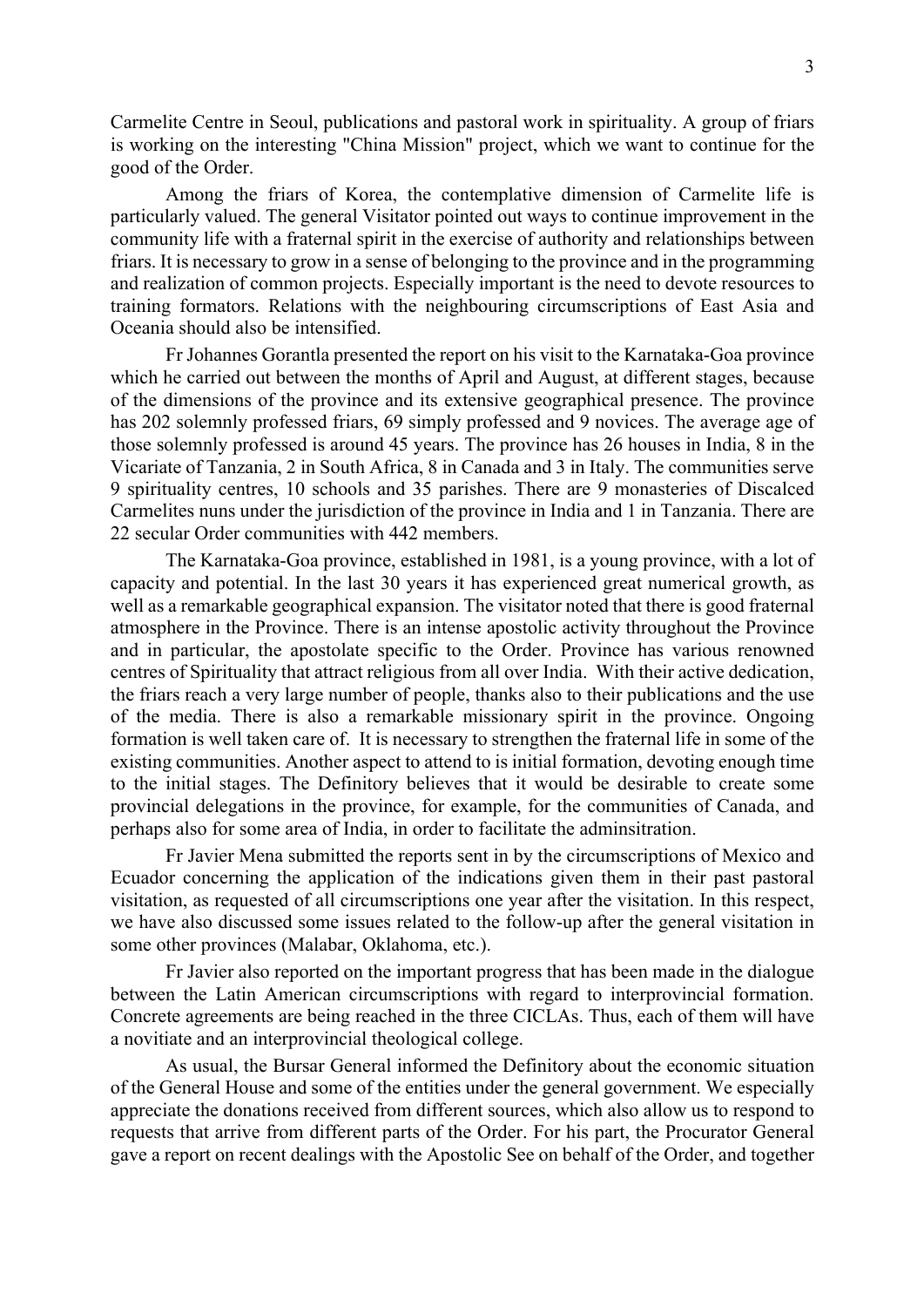with him we analysed the specific situation of some friars from different circumscriptions that requires particular attention.

Fr. Jerôme Paluku, Secretary for Missionary Cooperation, gave a report on the new rules of the Italian Episcopal Conference for the submission of applications for financial aid for the Third World. From now on, all projects submitted must always be approved by the General of the Order or the respective religious congregation. On the other hand, a limited number of projects have been established for each Order or Congregation. For this reason, our secretariat remains committed to coordinating the projects and helping in the preparation and presentation of the corresponding dossiers.

Other topics submitted to the attention of the General Definitory are as follows:

- We received information from Father Attilio Ghisleri, Delegate in Israel, on some aspects of the life and pastoral work of the friars of the Delegation, as well as the current state of numerous issues relating to our heritage in Israel ( maintenance, works, projects, administrative management, etc.).
- We accepted the request of Karnataka-Goa Province to start a new foundation in the Archdiocese of Nagpur (Maharastra, India).
- We accepted the request of the Province of Manjummel to start a foundation in Ipswich, in the diocese of East Anglia (England).
- We accepted the request of the Province of Central Italy (friars and Secular Carmel) to open the Cause for beatification of Gino Bartali (1914-2000), a member of the Secular Carmelites. He is well known in Italy for his great triumphs as a cyclist and his deep faith and great generosity are being discovered more and more.

Within a few months, the circumscriptions of the Order will celebrate their triennial Chapters which represent an excellent opportunity for renewal and a stimulus for the lives of the friars. As our laws remind us, Chapters should be carefully prepared, giving great importance to spiritual preparation (*Norms* 207). On this occasion, what comes to the forefront is reflection upon the Charismatic Declaration that the Order has prepared. By means of the Chapters, all circumscriptions are called to offer their cooperation so that the text can become an element of renewal in the immediate future. In the coming days the General will send a letter to all circumscriptions with some indications for the proper preparation of the Chapters.

Following standard practice, a few months after the Provincial Chapters the Extraordinary Definitory will meet. To be precise, next year's meeting will take place from August  $30<sup>th</sup>$  to September  $6<sup>th</sup>$  2020, in Mexico City (Casa Lago, headquarters of the Conference of the Mexican Episcopate). There we will be welcomed by our friars of the Province of Mexico, to whom our gratitude continues to go out for their availability and dedication to the good running of the meeting.

As for the next General Chapter, we can already announce that it will be held from the  $1<sup>st</sup>$  to the  $22<sup>nd</sup>$  of May 2021, in the Ad Gentes Centre, run by the Congregation of the Divine Word, which is located in the town of Nemi, about 35 kilometres south of Rome (Italy).

We remind everyone that information on these and other topics of interest related to the Government and the General House, as well as other important aspects of the life of the